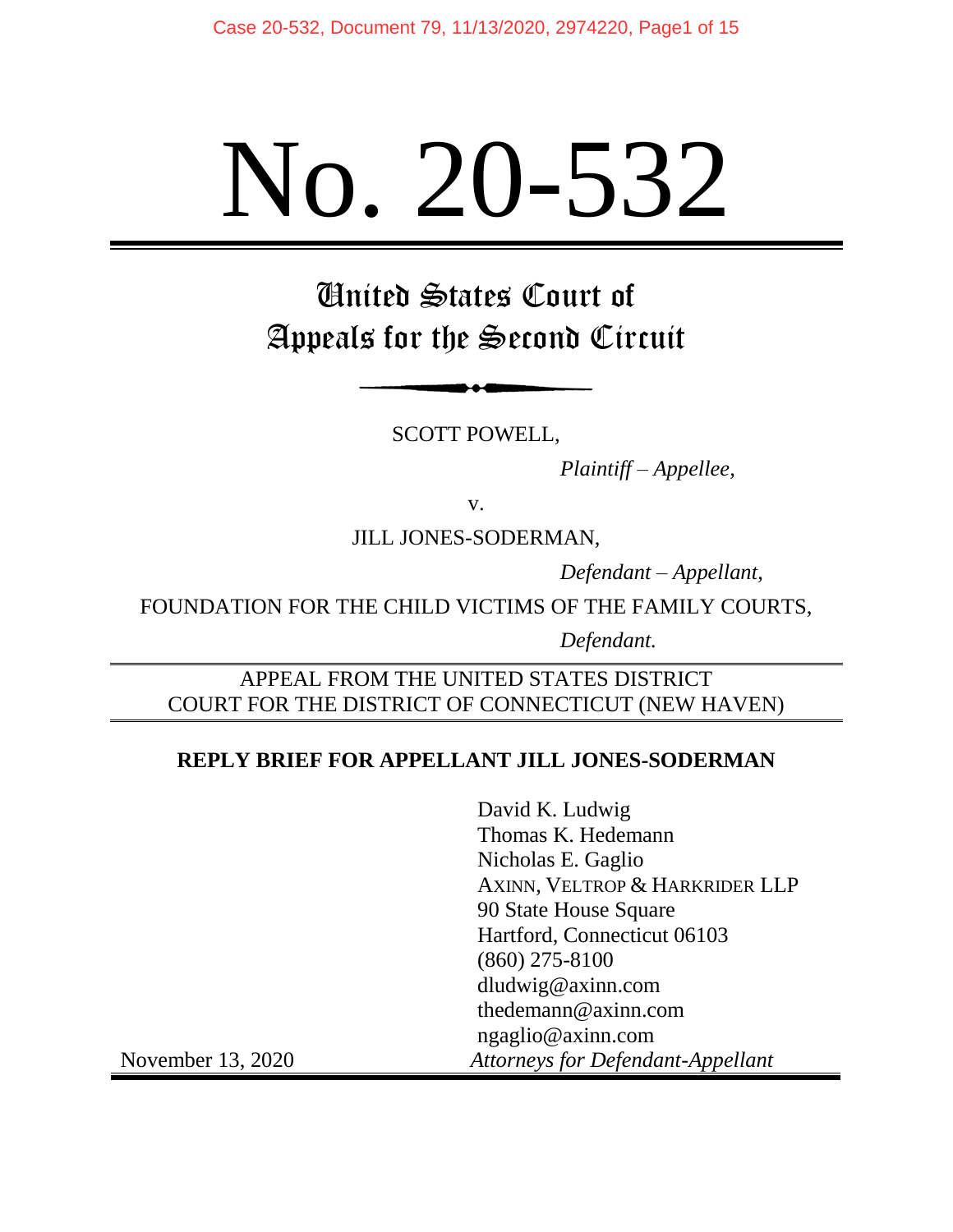# **TABLE OF CONTENTS**

| Ι.   | The District Court Did Not Find, and the Trial Evidence Does Not<br>Demonstrate, that Jones-Soderman's Statements Were False3 |                                                        |  |
|------|-------------------------------------------------------------------------------------------------------------------------------|--------------------------------------------------------|--|
|      | Α.                                                                                                                            | The District Court Did Not Implicitly Find that Jones- |  |
|      | B.                                                                                                                            | The Trial Evidence Does Not Demonstrate that Jones-    |  |
| П.   | Jones-Soderman Believed Her Statements Were True and Therefore                                                                |                                                        |  |
|      | Α.                                                                                                                            |                                                        |  |
|      | Β.                                                                                                                            |                                                        |  |
| III. | The District Court Erred in Awarding Damages for Lost Actual                                                                  |                                                        |  |
|      |                                                                                                                               |                                                        |  |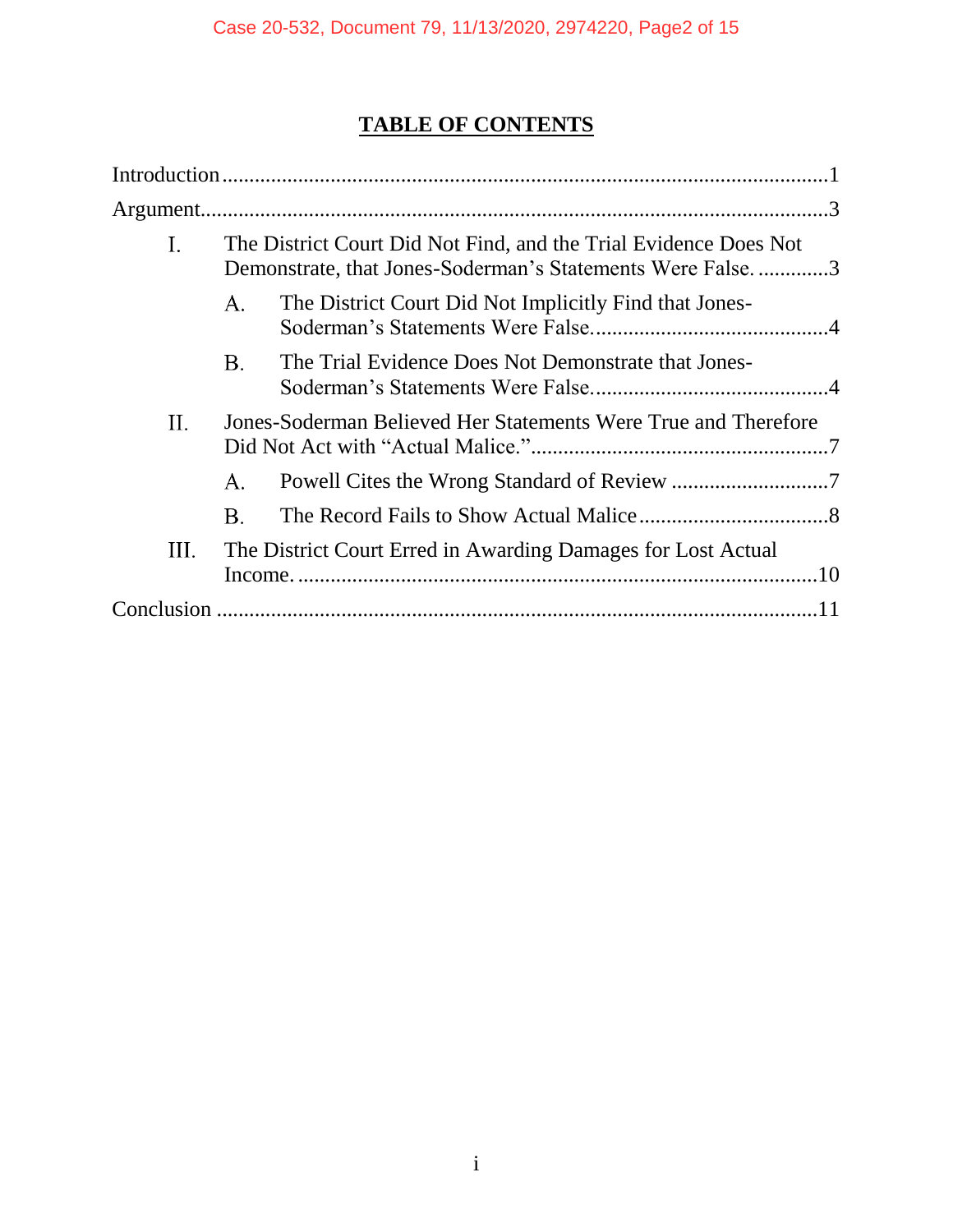# **TABLE OF AUTHORITIES**

# **Page(s)**

# **Cases**

| Celle v. Filipino Reporter Enter. Inc.,    |  |
|--------------------------------------------|--|
| Church of Scientology Intern. v. Behar,    |  |
| DiBella v. Hopkins,                        |  |
| Flamm v. Am. Ass'n of Univ. Women,         |  |
| Gleason v. Smolinski,                      |  |
| Harte-Hanks Commc'ns, Inc. v. Connaughton, |  |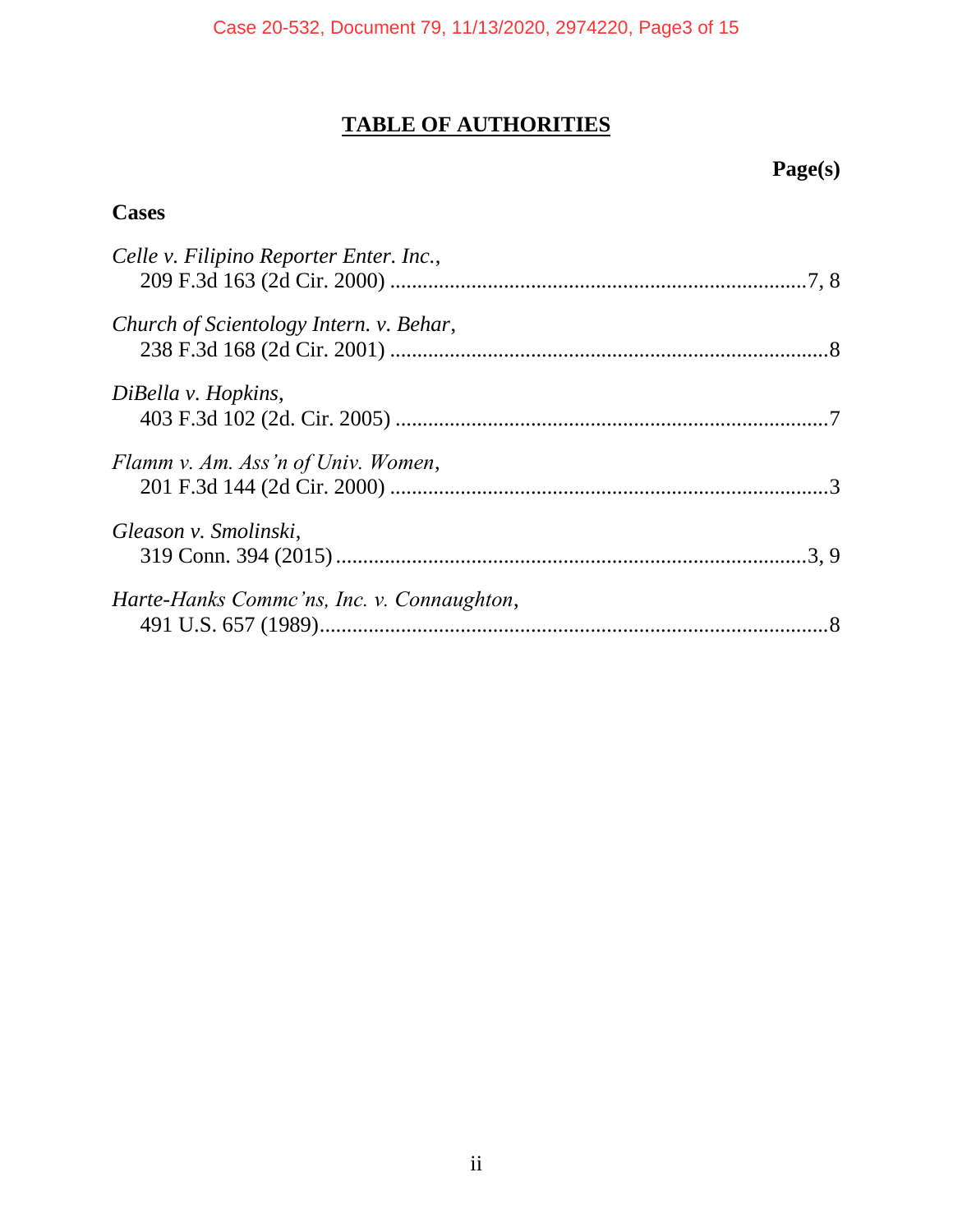# **INTRODUCTION**

<span id="page-3-0"></span>This Court should reverse the judgement below for two independent reasons: First, the district court failed to make any finding that Jones-Soderman's statements were false, and the relevant trial evidence does not support any such finding. Second, the district court's determination that Jones-Soderman subjectively believed in the truth of her statements precludes, as a matter of law, a finding that she acted with "actual malice."

In his opposition brief, Powell does not dispute that Jones-Soderman's published statements relate to a matter of public concern and that he accordingly bore the burden of proving that Jones-Soderman's statements were false. Powell also does not dispute that the district court failed to render any explicit finding as to the truth or falsity of Jones-Soderman's statements. Rather, he incorrectly contends that the district court *implicitly* found that Jones-Soderman's statements were false. But the portions of the district court opinion that Powell references are largely concerned with Jones-Soderman's state of mind, and do not support his claim of an implicit factual finding.

Powell's argument that the record supports a finding of falsity is also fundamentally flawed because it relies overwhelmingly on hearsay – much of it from years before the relevant time period – that as a matter of law is not probative of truth or falsity. For example, the district court explicitly declined to admit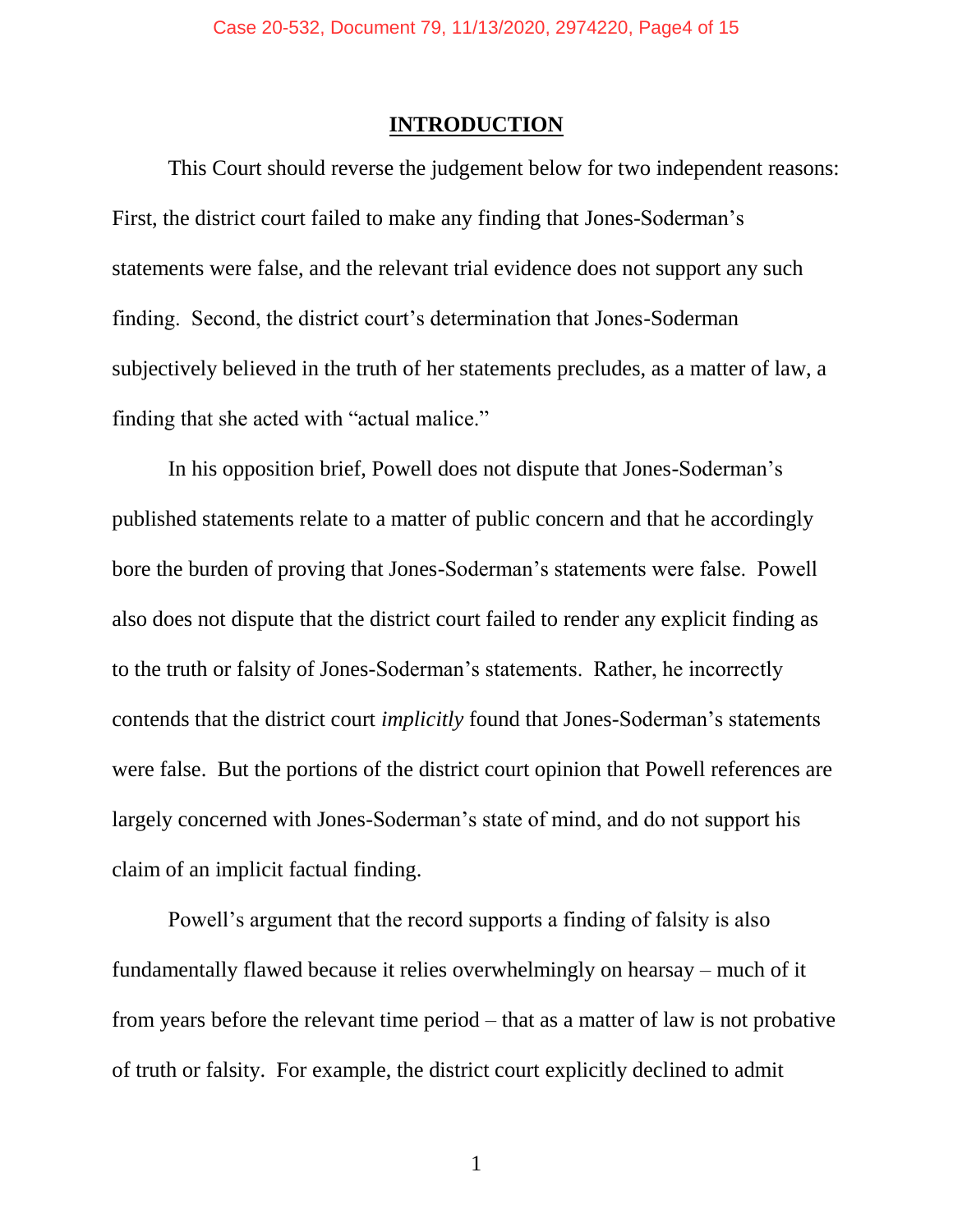## Case 20-532, Document 79, 11/13/2020, 2974220, Page5 of 15

Powell's central alleged evidence of falsity, a 2011 expert report by Dr. Frazer, as probative for the truth of the matter. That report and the subsequent court decisions that it influenced thus cannot prove that Jones-Soderman's statements were false. Jones-Soderman's evidence that her statements were true, by contrast, are highly credible. They are based on the words and actions of the child victims themselves. The children's non-hearsay statements, as well as their conduct (e.g., fleeing their father's home to report the alleged abuse to the police), suggest that Powell was in fact abusing them. Powell's argument that the girls must have been lying because certain fact-finders in the past had not believed them does not satisfy his burden of proving that Jones-Soderman's statements were false.

Powell also fails to rebut the district court's finding that Jones-Soderman whole-heartedly believed, and still believes, that her statements were true. Powell argues that Jones-Soderman was aware of prior investigations that might have caused someone else to distrust the children's allegations, but that was explicitly considered by the district court. As the district court stated, Jones-Soderman simply believed the children over the conclusions of those prior investigations. Indeed, there is no explanation for Jones-Soderman's conduct other than her full conviction in the truth of her statements. Because Jones-Soderman subjectively believed her statements, they are entitled to the strong protections of First Amendment speech afforded to matters of public concern.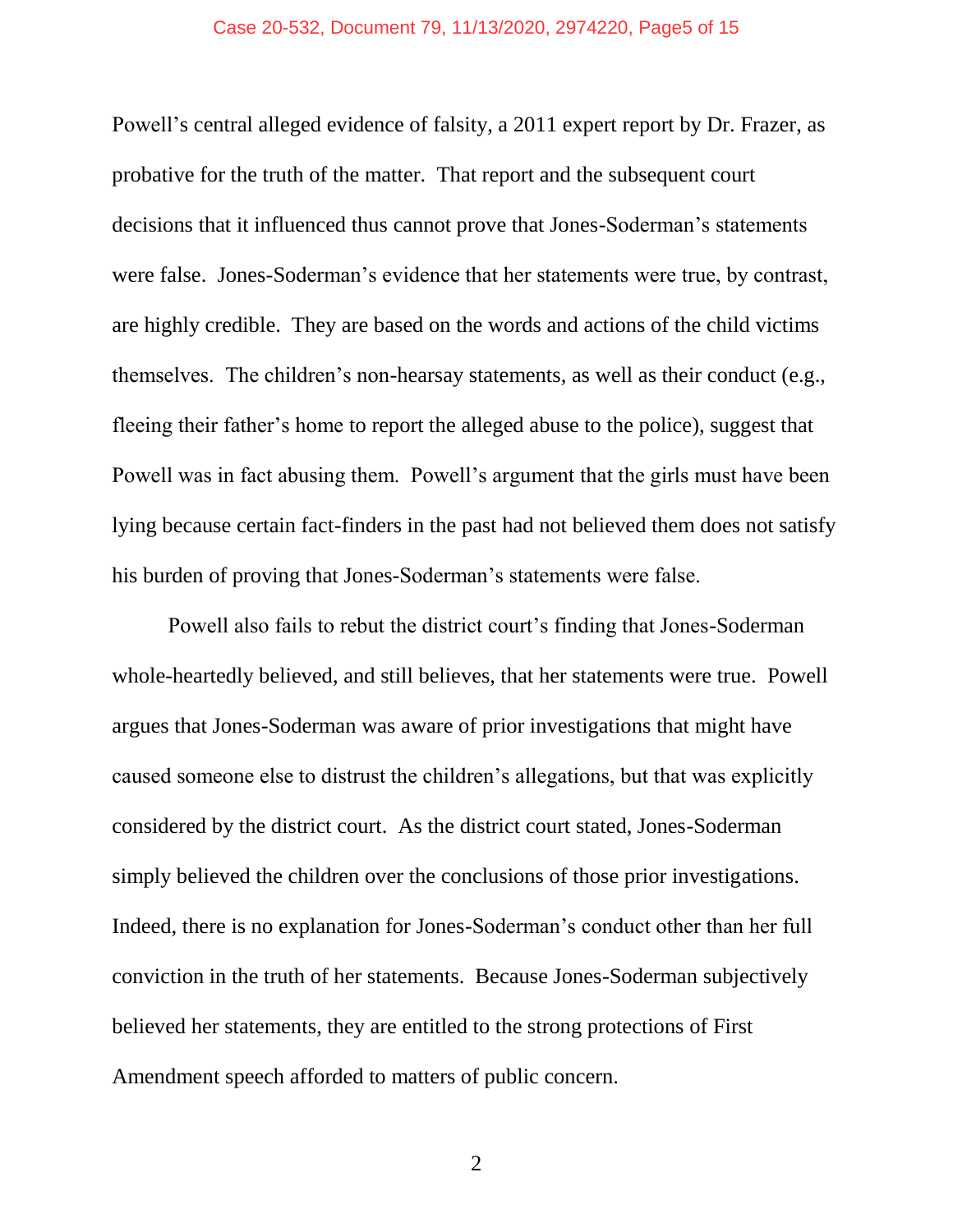Finally, Powell fails to address any of the deficiencies in the district court's damages award. Because there was no evidence that Jones-Soderman's statements caused Powell not to be rehired as a summer camp director, and because Powell had suitable alternative employment available to him, the district court erred by awarding Powell lost income damages.

## **ARGUMENT**

#### <span id="page-5-1"></span><span id="page-5-0"></span>I. **THE DISTRICT COURT DID NOT FIND, AND THE TRIAL EVIDENCE DOES NOT DEMONSTRATE, THAT JONES-SODERMAN'S STATEMENTS WERE FALSE.**

<span id="page-5-3"></span><span id="page-5-2"></span>Powell does not dispute the district court's finding that Jones-Soderman's statements were a matter of public concern. (*See* Appellee's Brief at p. 19- 21.) Jones-Soderman's statements were thus entitled to the special protections of the First Amendment, which, among other things, required Powell to prove falsity of the statements. *Flamm v. Am. Ass'n of Univ. Women*, 201 F.3d 144, 149 (2d Cir. 2000) (In a suit involving speech on a matter of public concern where defamation, false light invasion of privacy or similar torts are asserted, the allegedly offending statements "must be provably false, and the plaintiff must bear the burden of proving falsity."); *Gleason v. Smolinski*, 319 Conn. 394, 444 (2015) (same). Contrary to Powell's assertions, the district court declined to find that the statements were false, and the record does not demonstrate falsity.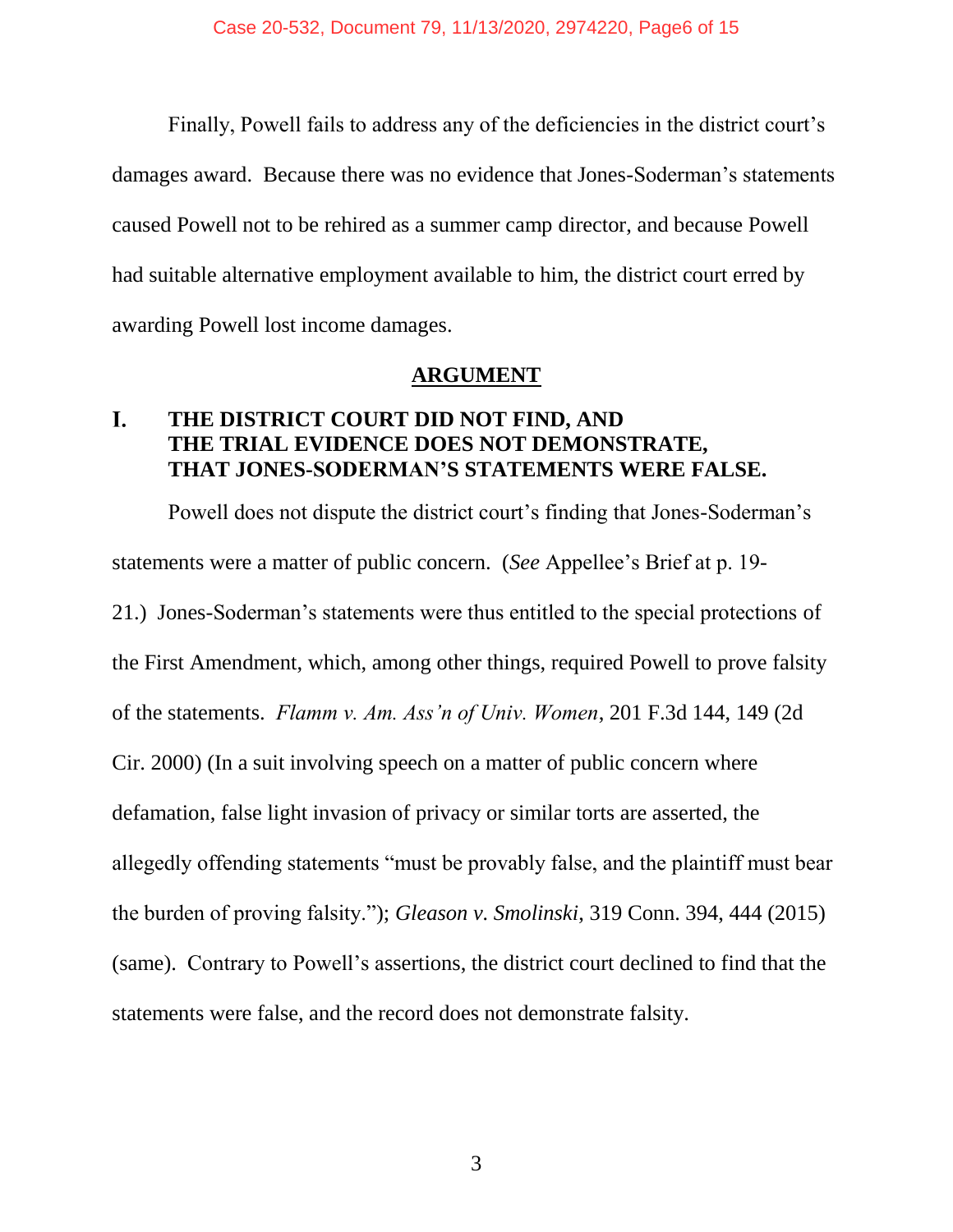#### <span id="page-6-0"></span>**The District Court Did Not Implicitly Find**  ${\bf A}$ . **that Jones-Soderman's Statements Were False.**

Powell cannot identify a single sentence in the district court's opinion in which the district court found that Jones-Soderman's statements were actually false. Rather, Powell can only argue that the district court "implicit[ly]" found falsity. (Appellee's Brief at p. 20.) The court made no such finding. If the district court had made such a falsity finding, it would have explicitly included it in the opinion's 12-page section titled "Factual Findings." (Appx014-025.)

Powell can point to nothing in the district court's opinion from which one can deduce that the court necessarily made a finding of falsity. Indeed, the district court did not even acknowledge the case law requiring Powell to prove falsity, despite that case law having been the centerpiece of Jones-Soderman's defense. (*See, e.g.*, Appx010 (D.I. 91: "Defendant's MOTION for Judgment on Partial Findings for All Counts by Jill Jones-Soderman," based on Powell's failure to present evidence of falsity).) Powell cannot credibly claim that the district court implicitly made a finding that it did not even indicate was relevant to its decision.

#### <span id="page-6-1"></span>**B. The Trial Evidence Does Not Demonstrate that Jones-Soderman's Statements Were False.**

Powell's argument that the record nevertheless shows that Jones-Soderman's statements were false fails for multiple reasons.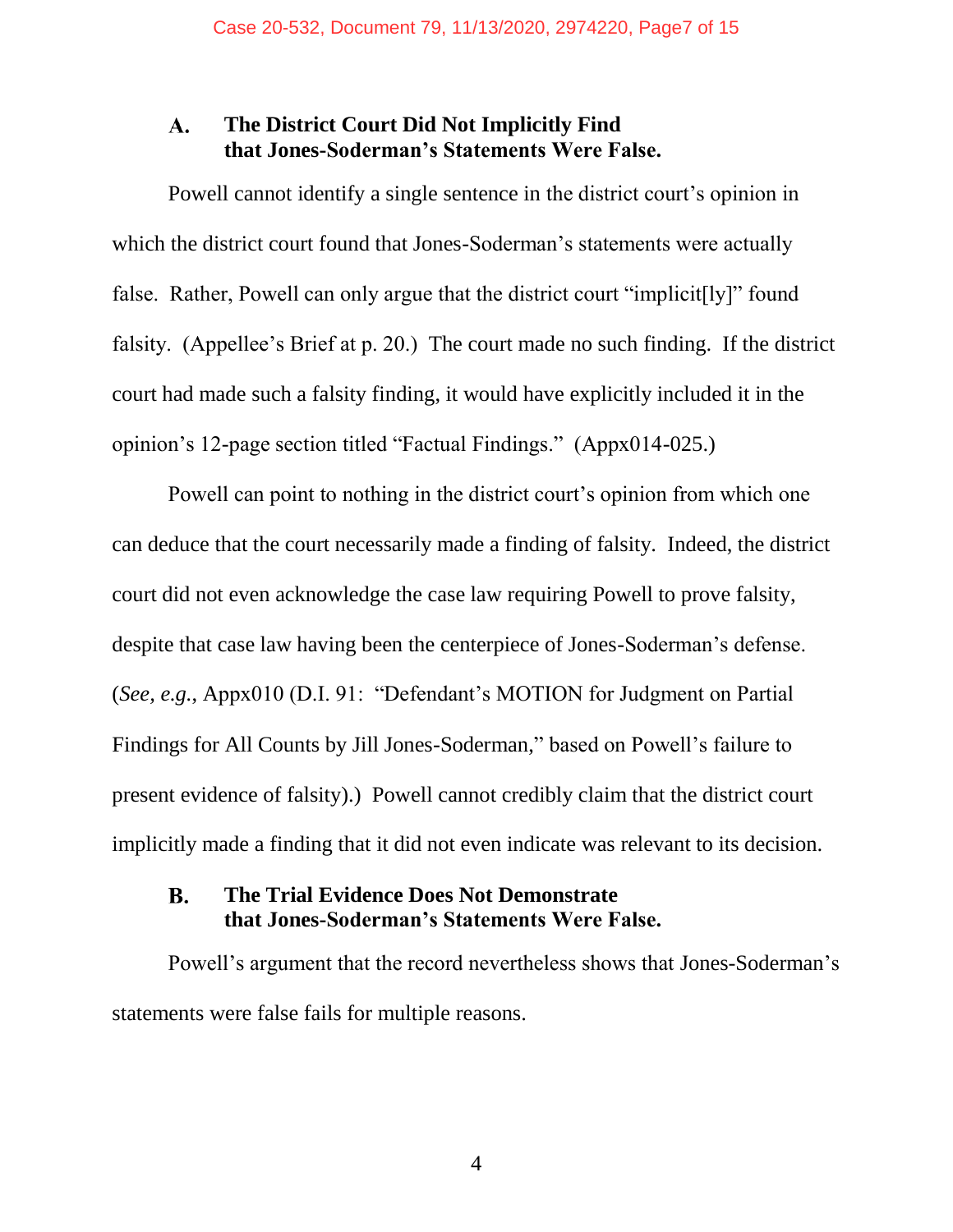First, Powell relies almost entirely on hearsay, which is not evidence of truth or falsity. Jones-Soderman's Opening Brief sets forth all of the exhibits the district court admitted for the truth of the matter. (Opening Brief at 10.) Of these exhibits, the only exhibits Powell relies on to prove falsity is the transcript excerpt of proceedings before Judge Erika Tindill (Appx501-523), which Jones-Soderman already explained is of limited relevance (Opening Brief at 20-21). Although Judge Tindill released the children to Powell in that proceeding, she did not hear testimony from the children, read their letters/diary, or watch their video. (*Id.*) Judge Tindill also did not find that Powell did not abuse the children, but rather merely could not conclude based on the limited evidence before her that the children were in immediate danger. (*Id.*) Her instruction for Powell to install cameras inside his house in fact shows she contemplated that the abuse allegations might be true. (*Id.*)

Moreover, essentially all of Powell's supposed evidence of falsity stems back to a single 2011 evaluator report by Dr. Frazer, which the district court explicitly declined to consider for the truth of the matters asserted. (Appx432-433 (49:12-50:9) ("I will admit the exhibit for the limited purpose of showing the impact on the defendant . . . .").) Years before the children contacted Jones-Soderman, when the children were much younger, Frazer evaluated the Powell family and prepared a report concluding that the children's mother was mentally ill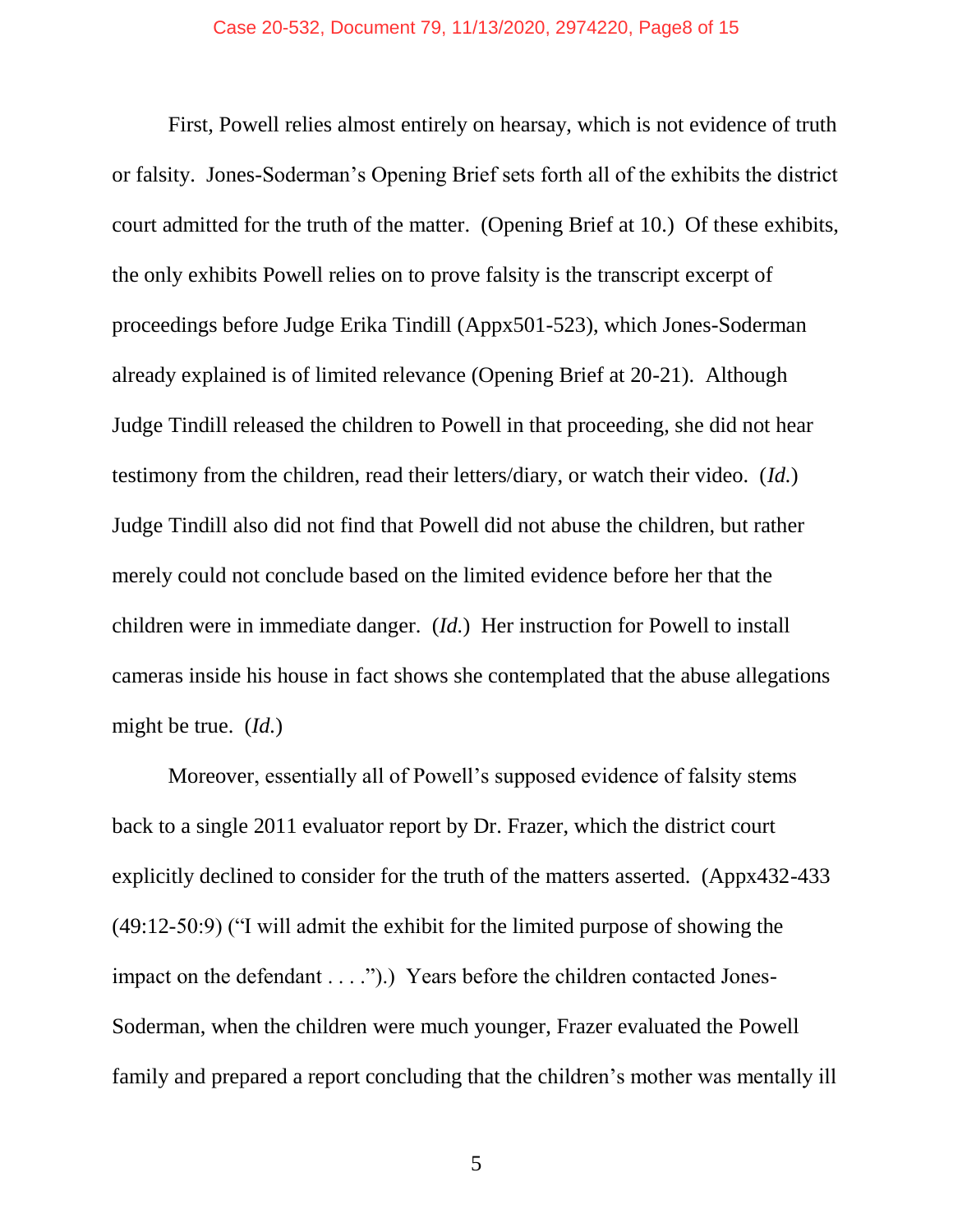and a danger to the children, and that she had made untrue allegations that Powell abused her and the children. (Appx524-567.) The Clarification of Judge Sommer referenced by Powell relied heavily on the Frazer report. (Appx569, Appx571.)<sup>1</sup> Judge Tindill also based her decision largely on the Frazer report as well as a second 2013 report by Frazer that was not introduced as evidence in this case. (Appx504 (4:3-6).) This Frazer report is also the only exhibit in the record that references the investigations by the Department of Children and Families and New Canaan Police discussed by Powell. Thus, while Powell attempts to give the impression that there was overwhelming evidence that the girls were lying about being abused, the reality is that all of this evidence is tied to the hearsay opinions of a single man from long before Jones-Soderman was even involved. Jones-Soderman also contended at trial that Frazer's report was "flawed" and even "malpractice," which Jones-Soderman could not develop through cross examination because Frazer did not appear as a witness. (Appx278 (97:9-11).)

Jones-Soderman's evidence that her published statements were true – which is *not* hearsay – is dramatically more compelling than those presented by Powell. As set forth in Jones-Soderman's Opening Brief, Jones-Soderman had extensive

 $\overline{a}$ 

<sup>&</sup>lt;sup>1</sup> Although the district court admitted the Clarification of Judge Sommer (Appx567-574) as a "full exhibit" (Appx313 (19:11-12)), it explicitly stated that "to the extent that there's hearsay within the document, I'm not relying on those statements for the truth of those matters asserted" (Appx312 (18:20-24)).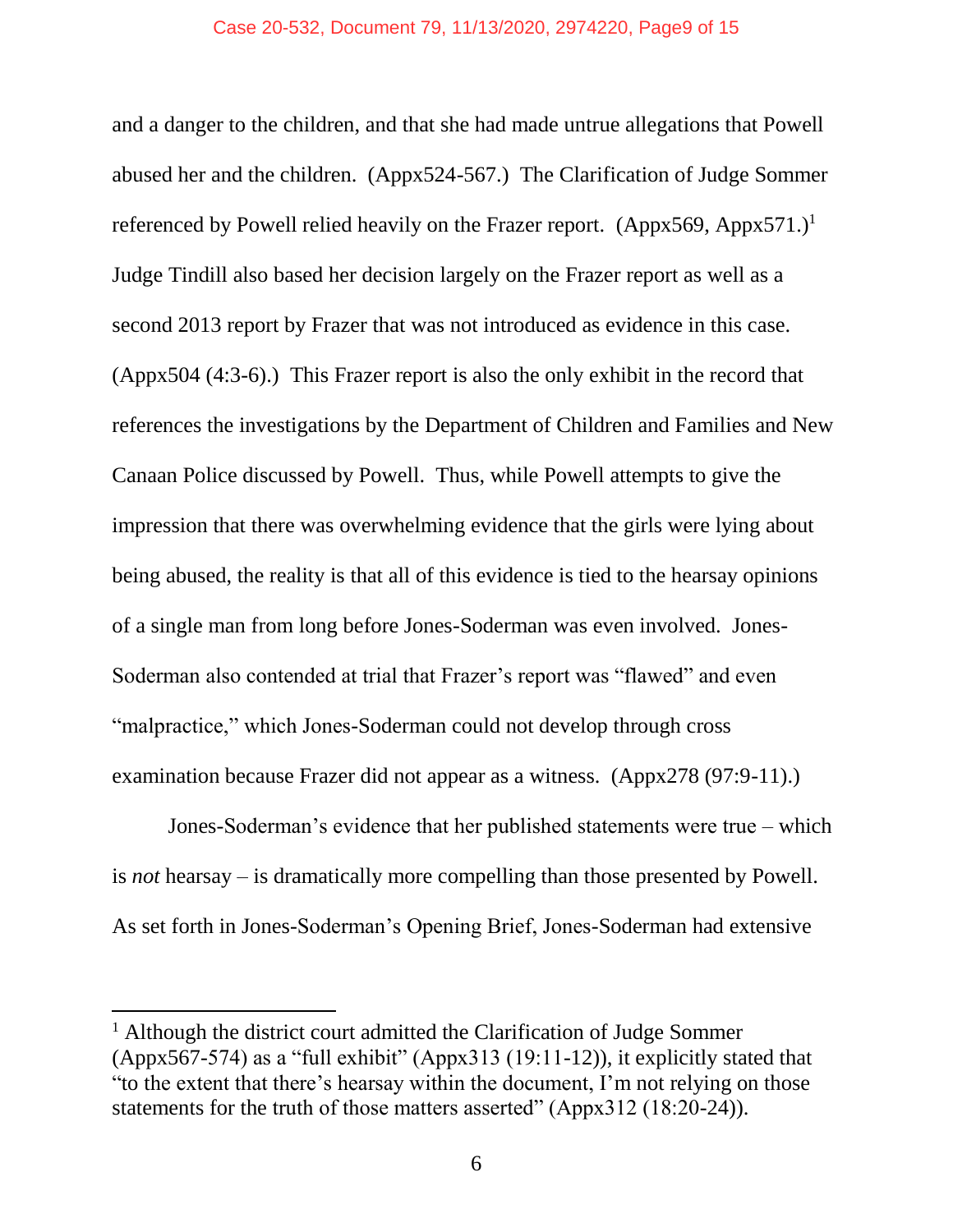communications with the children in which they detailed their father's recent abuse. The children were terrified of their father. They escaped to the police department to seek refuge. When Judge Tindill ordered that the children be returned to their father's custody, they were so distraught that they had to be hospitalized. (Appx349-350 (55:10-56:3).) In view of these compelling facts supporting Jones-Soderman's published statements, Powell's paltry evidence to the contrary fails to satisfy his undisputed burden to prove that Jones-Soderman's statements were false. Jones-Soderman's speech is thus protected by the First Amendment for at least this reason.

#### <span id="page-9-0"></span>II. **JONES-SODERMAN BELIEVED HER STATEMENTS WERE TRUE AND THEREFORE DID NOT ACT WITH "ACTUAL MALICE."**

#### <span id="page-9-3"></span><span id="page-9-2"></span> $\mathbf{A}$ . **Powell Cites the Wrong Standard of Review.**

<span id="page-9-1"></span>Contrary to Powell's assertion, this Court reviews findings of actual malice *de novo*. *See Celle v. Filipino Reporter Enter. Inc.*, 209 F.3d 163, 184 (2d Cir. 2000) ("In reviewing a finding of actual malice, judges are constitutionally obligated to conduct an independent examination of the whole record."); *DiBella v. Hopkins*, 403 F.3d 102, 116 (2d. Cir. 2005) ("Appellate judges 'must exercise independent judgment and determine whether the record establishes actual malice with convincing clarity."). In fact, this Court applies the strict clear and convincing evidence standard when determining whether an appellant acted with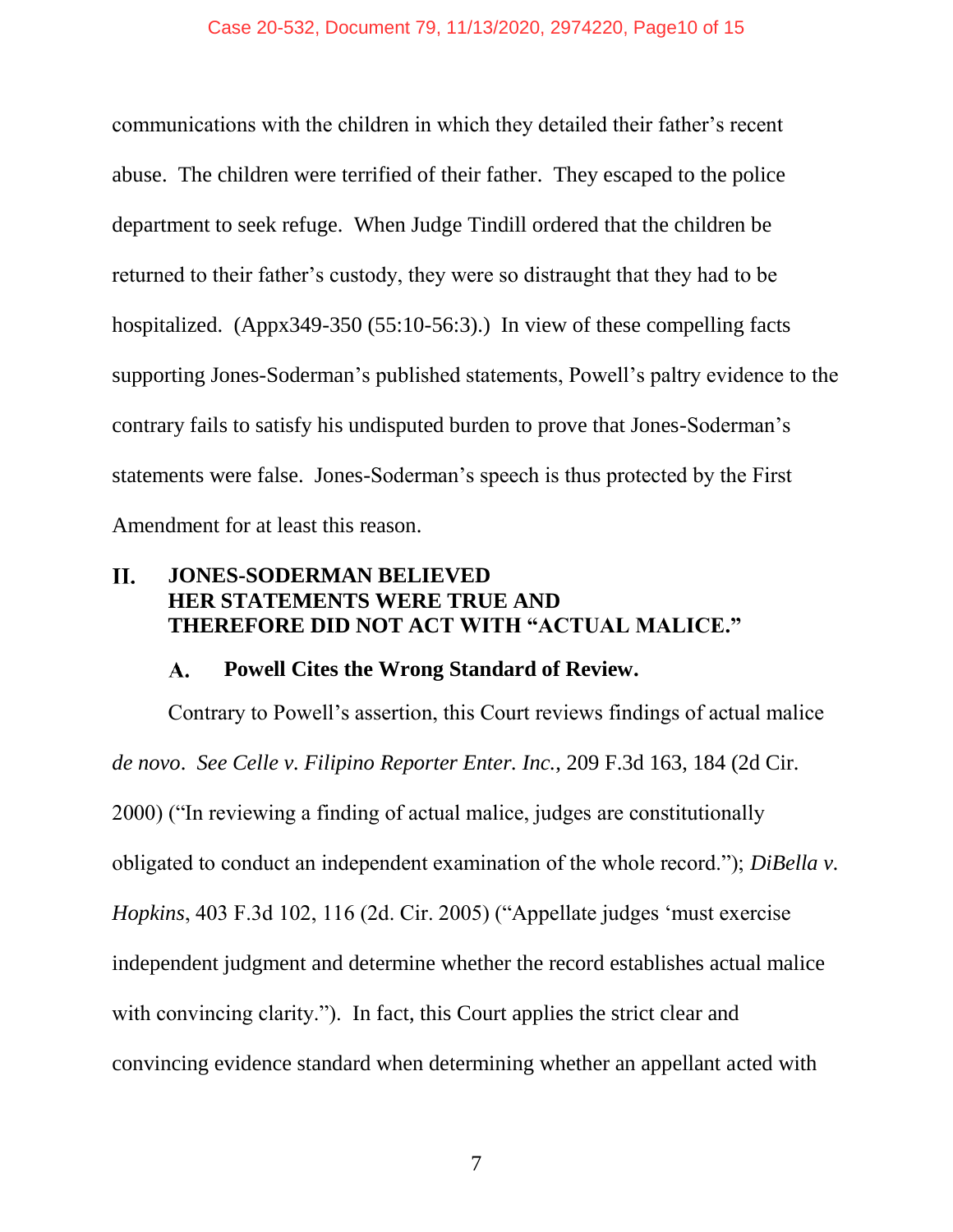<span id="page-10-1"></span>actual malice. *Celle*, 209 F.3d at 183-84 ("Whatever evidence is relied upon, actual malice must be supported by clear and convincing proof.").

Powell's suggestion that this Court must defer to the district court's finding of actual malice is facially inapposite, as it relates to review of "a jury's verdict" as opposed to trial court opinion. (Appellee's Brief at 19.)

#### <span id="page-10-3"></span>**B. The Record Fails to Show Actual Malice.**

<span id="page-10-2"></span><span id="page-10-0"></span>As Jones-Soderman explained in her Opening Brief, the actual malice "standard is a *subjective* one. . . ." (*See* Opening Brief at 21-22 (quoting *Harte-Hanks Commc'ns, Inc. v. Connaughton*, 491 U.S. 657, 688 (1989) (emphasis added).) "The reckless conduct needed to show actual malice 'is not measured by whether a reasonably prudent man would have published, or would have investigated before publishing,' . . . but by whether there is sufficient evidence 'to permit the conclusion that the defendant in fact entertained *serious doubts* as to the truth of his publication.'" *Church of Scientology Intern. v. Behar*, 238 F.3d 168, 174 (2d Cir. 2001) (emphasis added); *see also Harte-Hanks*, 491 U.S. at 667 (Actual malice requires the defendant to have made a publication with a "high degree of awareness of . . . probable falsity" or must have "entertained serious doubts as to the truth of h[er] publication."). The district court's finding, which is supported by the record, that Jones-Soderman subjectively believed in the truth of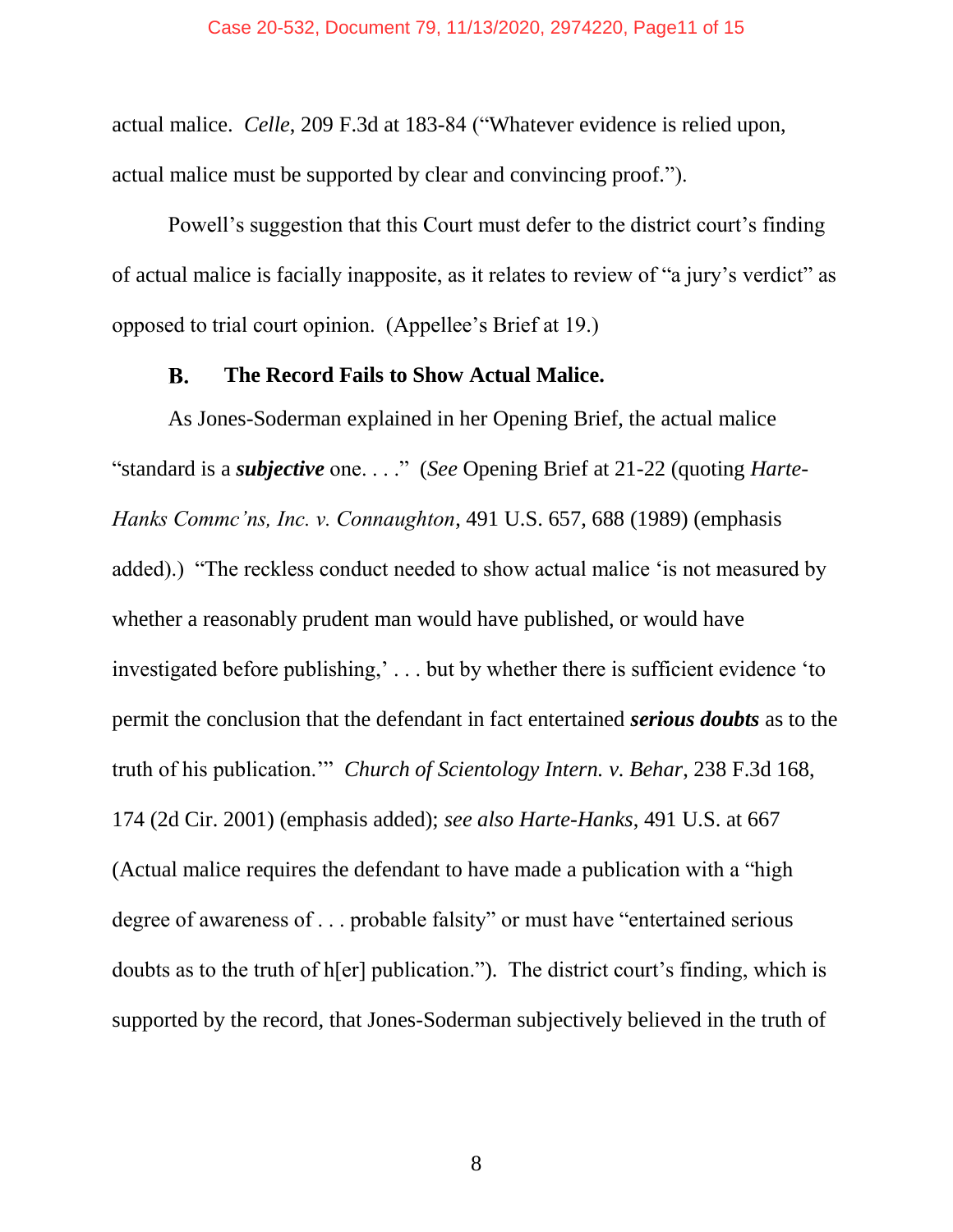### Case 20-532, Document 79, 11/13/2020, 2974220, Page12 of 15

her statements forecloses a conclusion that she acted with actual malice. (*See* Opening Brief at 22-27.)

Powell does not dispute that the relevant legal standard is subjective, or that the district court found that Jones-Soderman subjectively believed in the truth of her statements, but merely summarizes the district court's erroneous analysis.<sup>2</sup> Furthermore, all of the evidence of "recklessness" that Powell recites were considered by the district court, who nevertheless concluded that Jones-Soderman believed the children. (*See* Opening Brief at 22-25.) Appellate courts "defer to the trier's findings with respect to . . . a party's actual knowledge of a statement's falsity . . . ." *Gleason*, 319 Conn. at 439.

<span id="page-11-0"></span>The trial record also amply supports Jones-Soderman's subjective belief in the truth of her statements. There is no dispute that the children repeatedly described their abuse to Jones-Soderman orally, in writing, and by recorded video. Nor is there any dispute that the children attempted to escape Powell's custody and

 $\overline{a}$ 

<sup>&</sup>lt;sup>2</sup> Powell's discussion of an incident in which CP was cutting herself (Appellee's Brief at 12, 15) is irrelevant to whether Jones-Soderman subjectively believed her published statements to be true. It also mischaracterizes the events that transpired. Contrary to Powell's assertion, CP was not suicidal at that time and her cutting was only superficial. (Appx282 (101:1-8).) Jones-Soderman explained that her decision not to report the incident was justified because CP was safely in the custody of her grandparents and reporting the incident could have compromised CP's efforts to free herself from her father. (Appx282-283 (101:9-102:7).) Thus, Jones-Soderman's decision not to report the incident was based purely on her concern for the children's well-being.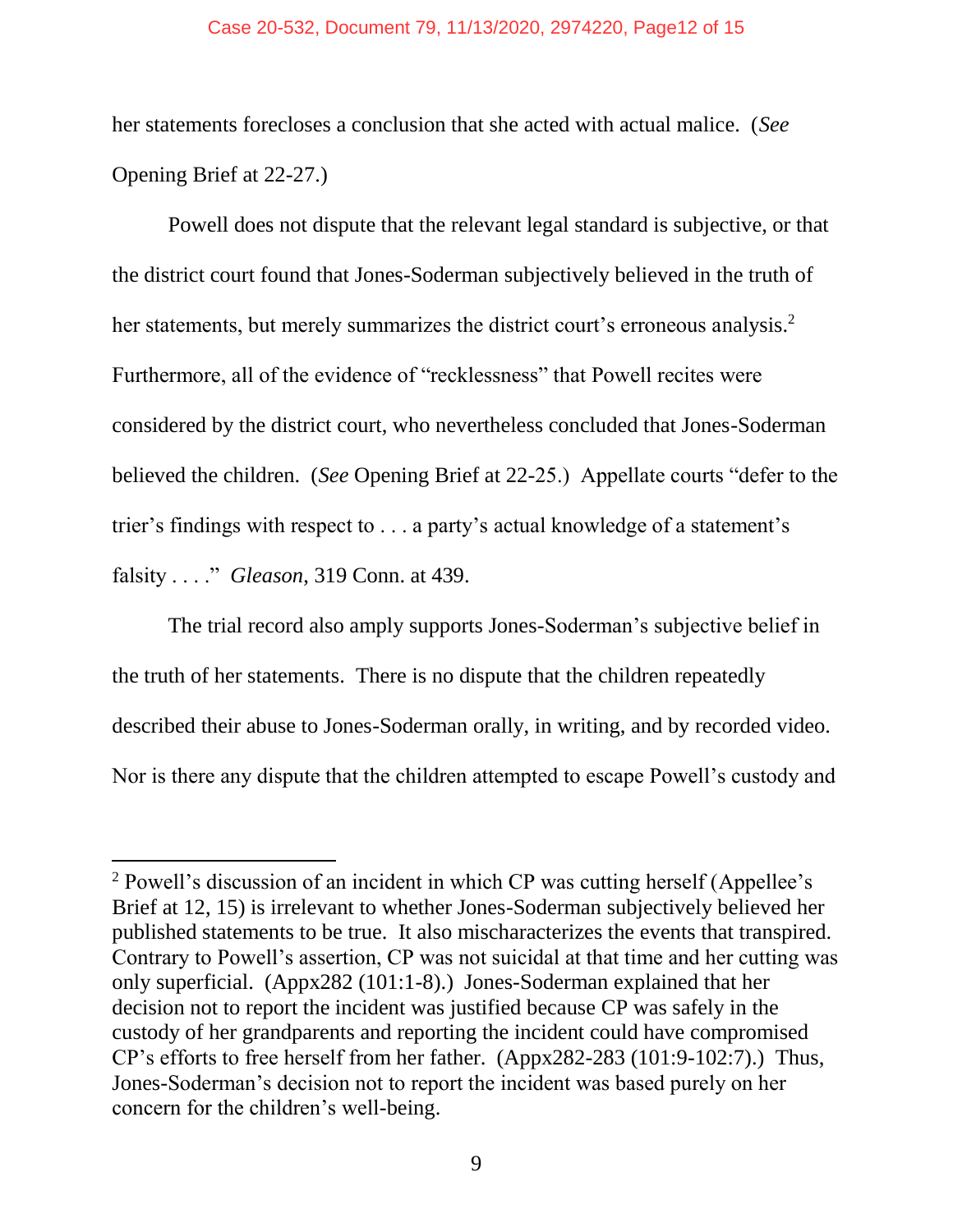expressed their genuine fear of Powell to Jones-Soderman, or that the children's maternal grandparents also believed their recounting of abuse. Furthermore, Jones-Soderman explained why Powell's asserted "evidence of the defendant's recklessness" (Appellee's Brief at 21-22) was insufficient to cause her to doubt the truth of her statements. For example, Judge Tindill's order relied on the opinions of Frazer, which Jones-Soderman considered to be gravely defective (Appx400 (17:15-25)) and was not based on testimony from the girls themselves (Appx503- 504 (3:27-4:26)). Accordingly, there is no basis for this Court to overturn the district court's determination that Jones-Soderman subjectively believed in the truth of her statements, and her statements are protected by the First Amendment for this reason as well.

#### <span id="page-12-0"></span>Ш. **THE DISTRICT COURT ERRED IN AWARDING DAMAGES FOR LOST ACTUAL INCOME.**

As explained in the Opening Brief, the district court's award of \$60,000 in lost income was erroneous because (1) Powell presented no evidence that Jones-Soderman's statements caused his loss of employment at the summer camp and (2) Powell failed to take account of the fact that he had other employment readily available. (Opening Brief at 27-29.) Powell presents no argument to the contrary, instead merely stating that the lost income damages had "explicit support in the evidence." (Appellee's Brief at 22.) While there is evidence in the record that that Powell was not rehired at the summer camp and that he had previously been paid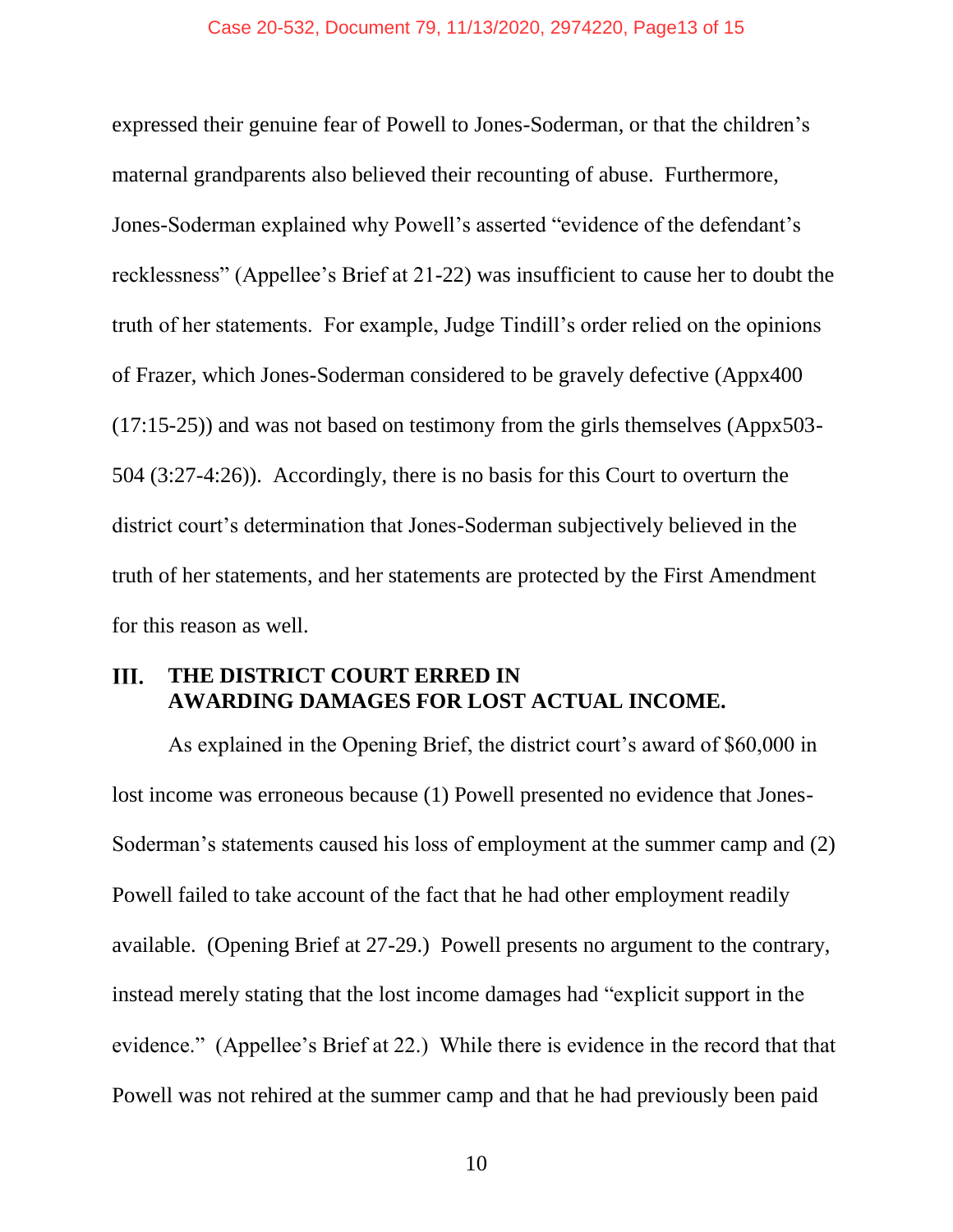\$15,000 per year at the summer camp, these facts in themselves do not support the district court's damages award.

# **CONCLUSION**

<span id="page-13-0"></span>For the foregoing reasons, this Court should reverse the judgment below in

favor of Powell and enter judgment in favor of Jones-Soderman.

Dated: November 13, 2020 Respectfully submitted,

/s/ David K. Ludwig David K. Ludwig Thomas K. Hedemann Nicholas E. Gaglio AXINN, VELTROP & HARKRIDER LLP 90 State House Square Hartford, Connecticut 06103 (860) 275-8100 dludwig@axinn.com thedemann@axinn.com ngaglio@axinn.com

*Attorneys for Defendant-Appellant*